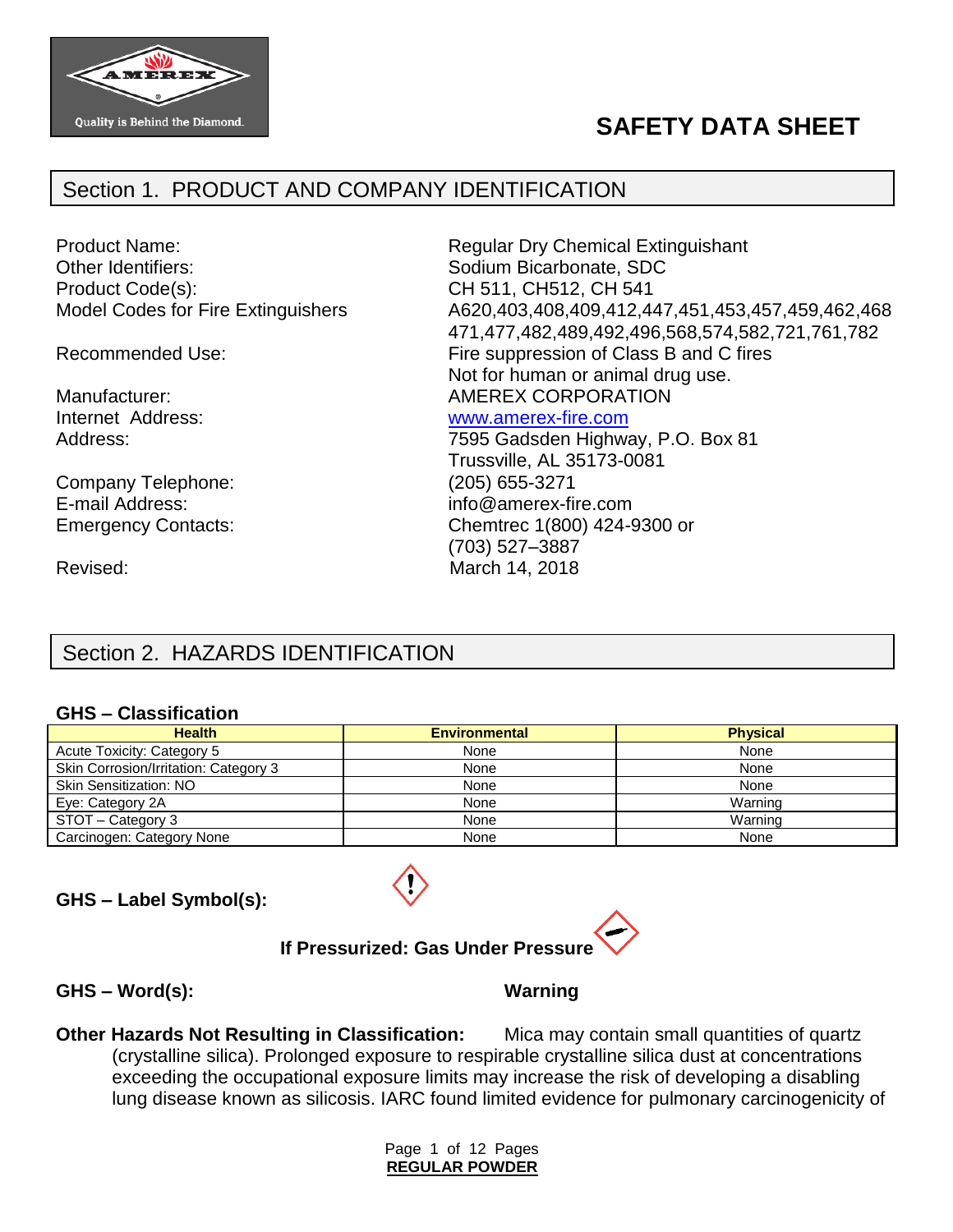crystalline silica in humans. In the case of normal use of this product, exposure to silica should be nil.

The attapulgite clay used in this product has a fiber length of less than 5um; therefore, the clay is not considered to be carcinogenic to animals or humans.

| <b>GHS Hazard</b>     | <b>GHS Codes(s)</b> | <b>Code Phrase(s)</b>                                                                  |
|-----------------------|---------------------|----------------------------------------------------------------------------------------|
| <b>Physical</b>       | H <sub>229</sub>    | *-Contents under pressure; may explode if heated.                                      |
| <b>Health</b>         | H303                | May be harmful if swallowed                                                            |
|                       | 315                 | Causes skin irritation                                                                 |
|                       | 319                 | Causes serious eye irritation                                                          |
|                       | 335                 | May cause respiratory irritation                                                       |
|                       | 373                 | May cause damage to organs through prolonged or repeated exposure.                     |
| <b>Environmental</b>  | None                |                                                                                        |
| <b>Precautionary:</b> |                     |                                                                                        |
| General               | P <sub>101</sub>    | If medical advice is needed, have product container or label at hand                   |
| Prevention            | P <sub>251</sub>    | Do not pierce or burn, even after use.                                                 |
|                       | 261                 | Avoid breathing dust                                                                   |
|                       | 264                 | Wash exposed skin thoroughly after handling                                            |
|                       | 280                 | Wear protective gloves/protective clothing/eye protection/face protection.             |
| Response              | P312                | Call a doctor if you feel unwell.                                                      |
|                       | 321                 | Specific treatment (see Section 4. First Aid Measures)                                 |
|                       | 362                 | Take off contaminated clothing.                                                        |
|                       | $302 + 352$         | IF ON SKIN: Wash with plenty of water                                                  |
|                       | 304+340             | IF INHALED: Remove person to fresh air and keep comfortable for breathing.             |
|                       | 305+351+338         | IF IN EYES: Rinse cautiously with water for several minutes. Remove contact lenses if  |
|                       |                     | present and easy to do - continue rinsing.                                             |
|                       | $342 + 311$         | If experiencing respiratory symptoms: Call a doctor.                                   |
|                       | $332 + 313$         | If skin irritation occurs: Get medical advice/attention.                               |
|                       | 337+313             | If eye irritation persists get medical advice/attention                                |
| Storage               | 410+403             | *- Protect from sunlight. Store in well-ventilated place.                              |
| Disposal              | P501                | Dispose of contents through a licensed disposal company. Contaminated container should |
|                       |                     | be disposed of as unused product.                                                      |

#### **GHS – Hazard Phrases**

\*- If under pressure

## Section 3. COMPOSITION/INFORMATION ON INGREDIENTS

| <b>Chemical Name</b>         | EC No.          | <b>REACH Reg. No.</b> | CAS-No.    | Weight % |
|------------------------------|-----------------|-----------------------|------------|----------|
| Sodium bicarbonate           | 205-633-8       | Not Available         | 144-55-8   | >89      |
| Attapulgite clay             | 601-805-5       | Not Available         | 12174-11-7 | -9       |
| Sericite                     | $310 - 127 - 6$ | Not Available         | 12001-26-2 |          |
| Potassium aluminum silicate  |                 |                       |            |          |
| Silicone oil                 | <b>NA</b>       | Not Available         | 63148-57-2 | < 0.5    |
| methyl hydrogen polysiloxane |                 |                       |            |          |

Emergency overview: White fine powder, odorless.

Adverse health effects and symptoms: Possibly a mild irritant to the respiratory system and eyes; mild irritant to the skin. Symptoms may include coughing, shortness of breath, and irritation of the lungs, eyes, and skin. Ingestion, although unlikely,

> Page 2 of 12 Pages **REGULAR POWDER**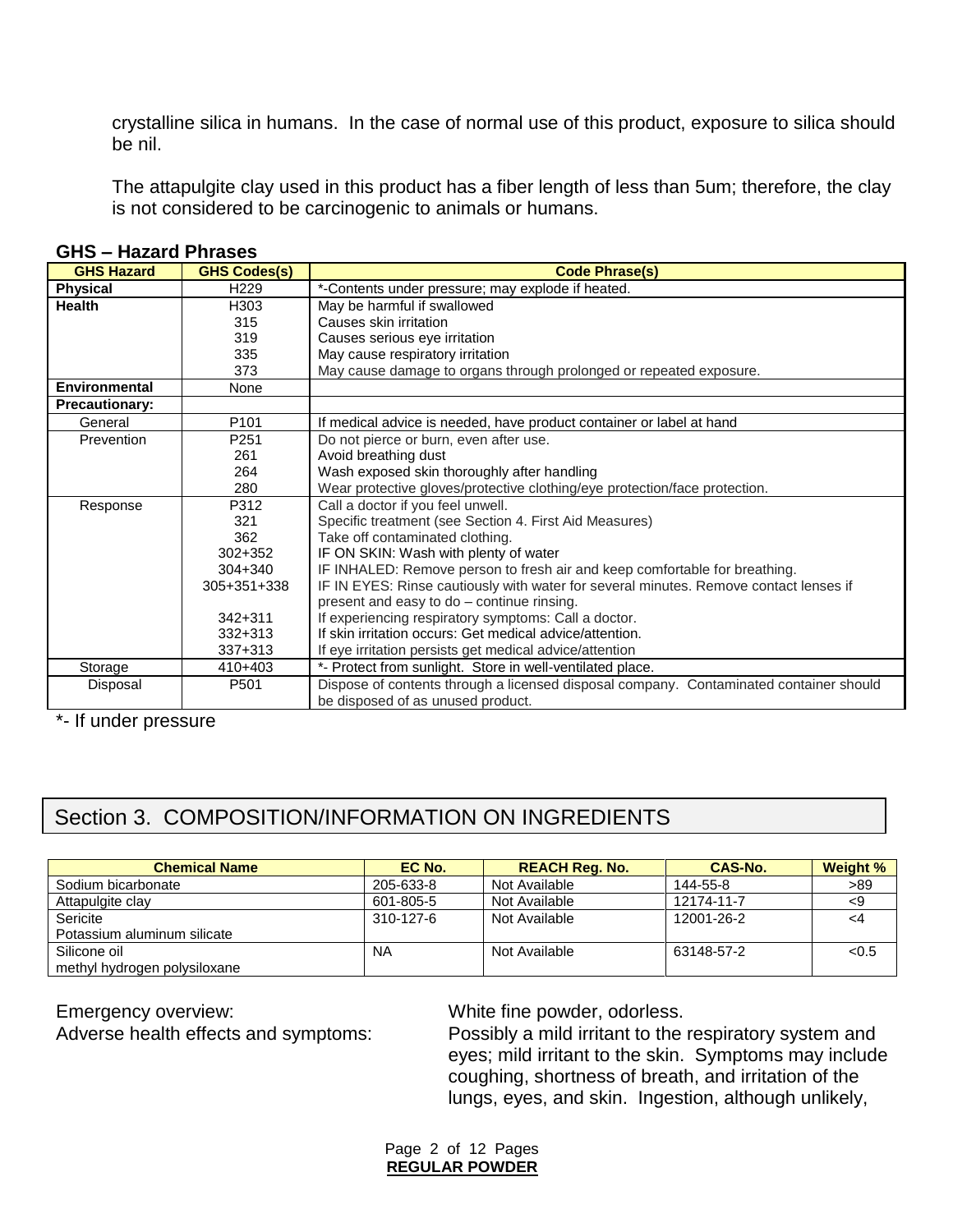may cause gastrointestinal irritation and edema (fluid retention).

#### Eye Exposure: Causes serious irritation. Irrigate eyes with water and repeat until pain free. Seek medical attention if irritation develops, or if vision changes occur. Skin Exposure: Causes skin irritation. In case of contact, wash with plenty of soap and water. Seek medical attention if irritation persists. Inhalation:  $M$  May cause irritation, along with coughing. If respiratory irritation or distress occurs remove victim to fresh air. Seek medical attention if irritation persists. Ingestion: Overdose symptoms may include thirst, nausea, and severe diarrhea and vomiting. If victim is conscious and alert, give 2-3 glasses of water to drink. If conscious, do not induce vomiting. Seek immediate medical attention. Do not leave victim unattended. To prevent aspiration of swallowed product, lay victim on side with head lower than waist. Medical conditions possibly aggravated by exposure: Inhalation of product may aggravate existing chronic respiratory problems such as asthma, emphysema, or bronchitis. Skin contact may aggravate existing skin disease. Chronic overexposure may cause pneumoconiosis ("dusty lung" disease). Section 4. FIRST AID MEASURES

## Section 5. FIRE-FIGHTING MEASURES

Flammable Properties: Not flammable Flash Point: Not determined

Explosion Data:

Sensitivity to Mechanical Impact: Not sensitive Sensitivity to Static Discharge: Not sensitive

Suitable Extinguishing Media: Non-combustible. CO2, extinguishing powder or water jet. Fight larger fires with water jet or alcoholresistant foam. Hazardous Combustion Products: Carbon oxides (including CO2 and CO)

Unusual fire/explosion hazards: In a fire this material may decompose, releasing oxides of carbon, potassium and nitrogen (see Section 10).

Protective Equipment and

Page 3 of 12 Pages **REGULAR POWDER**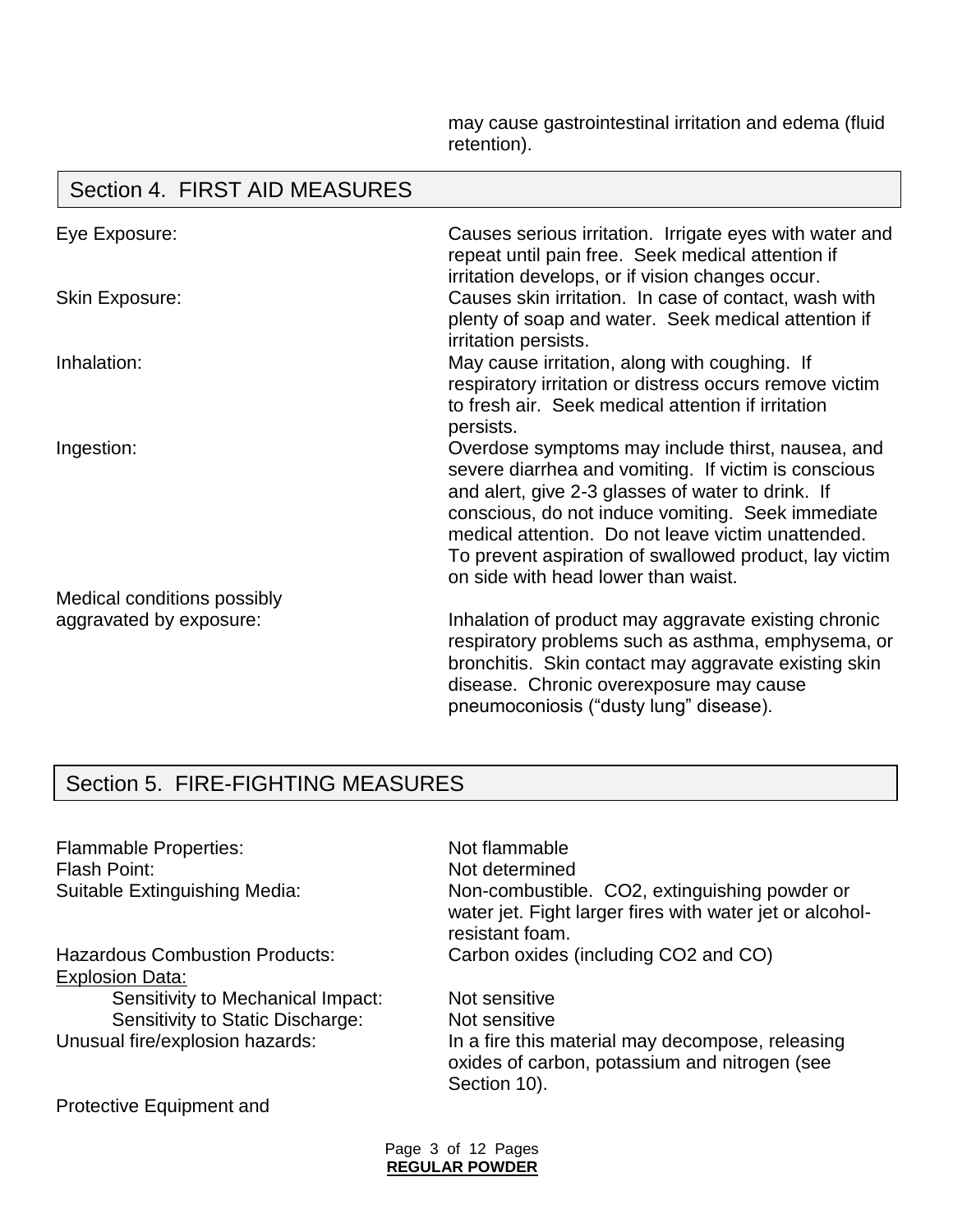Precautions for Firefighters: As in any fire, wear self-contained breathing apparatus pressure-demand. NIOSH (approved or equivalent) and full protective gear.

## Section 6. ACCIDENTAL RELEASE MEASURES

| <b>Personal Precautions:</b>          | Avoid contact with skin, eyes, and clothing. Ensure<br>adequate ventilation.                                                                                                                                                                             |
|---------------------------------------|----------------------------------------------------------------------------------------------------------------------------------------------------------------------------------------------------------------------------------------------------------|
| <b>Personal Protective Equipment:</b> | Minimum - safety glasses, gloves, and a dust<br>respirator.                                                                                                                                                                                              |
| <b>Emergency Procedures:</b>          | <b>NA</b>                                                                                                                                                                                                                                                |
| <b>Methods for Containment:</b>       | Prevent further leakage or spillage if safe to<br>do so.                                                                                                                                                                                                 |
| Methods for Clean Up:                 | Avoid dust formation. Clean up released material<br>using vacuum or wet sweep and shovel to minimize<br>generation of dust. Bag and transfer to properly<br>labeled containers. Ventilate area and wash spill site<br>after material pickup is complete. |
| Other:                                | If product is contaminated, use PPE and containment<br>appropriate to the nature of the most toxic<br>chemical/material in the mixture.                                                                                                                  |

## Section 7. HANDLING AND STORAGE

| <b>Personal Precautions:</b>                                          | Use appropriate PPE when handling or maintaining<br>equipment, and wash thoroughly after handling (see<br>Section 8).                                                                                                                  |
|-----------------------------------------------------------------------|----------------------------------------------------------------------------------------------------------------------------------------------------------------------------------------------------------------------------------------|
| Conditions for Safe Storage/Handling:                                 | Keep product in original container or extinguisher.<br>Prevent falling. Do not allow near heat sources.<br>Contents may be under pressure – inspect<br>extinguisher consistent with product labeling to<br>ensure container integrity. |
| Incompatible Products:                                                | Do not mix with other extinguishing agents,<br>Incompatible with strong oxidizing agents and strong<br>acids. Do not store in high humidity.                                                                                           |
| <b>Hazardous Decomposition Products:</b><br>Hazardous Polymerization: | Carbon and sodium oxides.<br>Will not occur.                                                                                                                                                                                           |

Page 4 of 12 Pages **REGULAR POWDER**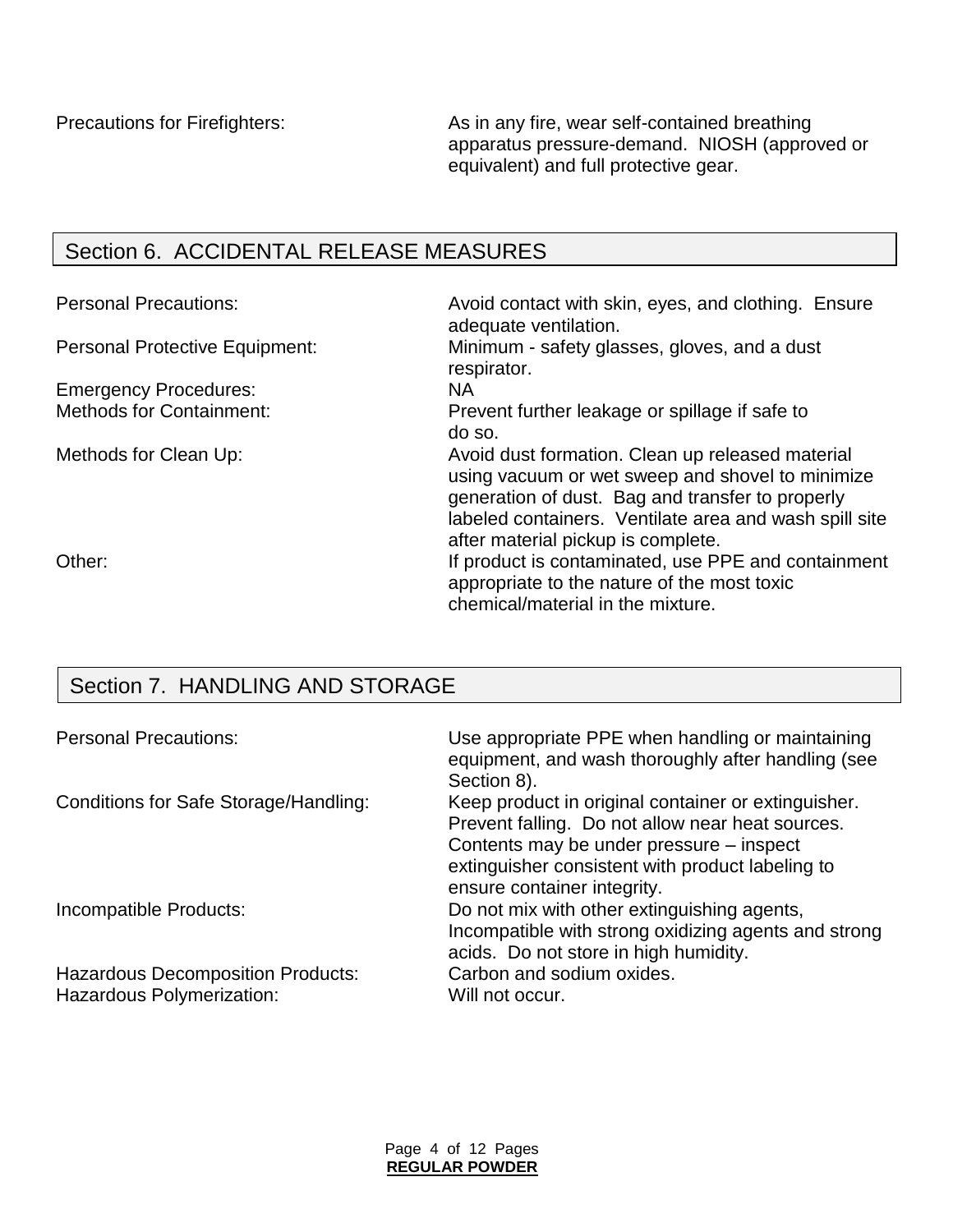## Section 8. EXPOSURE CONTROLS/PERSONAL PROTECTION

| <b>Chemical</b><br><b>Name</b> | <b>OSHA PEL</b>                          | <b>ACGIH TLV</b>                         | <b>DFG MAK *</b>                | <b>EU BLV</b> |
|--------------------------------|------------------------------------------|------------------------------------------|---------------------------------|---------------|
| Sodium                         | PNOC**                                   | <b>PNOC</b>                              | <b>PNOC</b>                     | <b>NA</b>     |
| bicarbonate                    | Total dust, 15 mg/m <sup>3</sup>         | Total dust, 10 mg/m <sup>3</sup>         | Total dust, 4 mg/m $3$          |               |
|                                | Respirable fraction, 5 mg/m <sup>3</sup> | Respirable fraction, $3 \text{ mg/m}^3$  | Respirable fraction,            |               |
|                                |                                          |                                          | 1.5 mg/m <sup>3</sup>           |               |
| Attapulgite                    | PNOC**                                   | <b>PNOC</b>                              | <b>PNOC</b>                     | <b>NA</b>     |
| clay                           | Total dust, 15 mg/m <sup>3</sup>         | Total dust, 10 mg/m <sup>3</sup>         | Total dust, 4 mg/m <sup>3</sup> |               |
|                                | Respirable fraction, 5 mg/m <sup>3</sup> | Respirable fraction, 3 mg/m <sup>3</sup> | Respirable fraction,            |               |
|                                |                                          |                                          | 1.5 mg/m <sup>3</sup>           |               |
| Sericite                       | PNOC****                                 | <b>PNOC</b>                              | <b>PNOC</b>                     | <b>NA</b>     |
| Potassium                      | 20 mppcf                                 | Total dust, 10 mg/m <sup>3</sup>         | Total dust, 4 mg/m <sup>3</sup> |               |
| aluminum                       |                                          | Respirable fraction, 3 mg/m <sup>3</sup> | Respirable fraction,            |               |
| silicate                       |                                          |                                          | 1.5 mg/m <sup>3</sup>           |               |
| Silicone oil                   | $NR***$                                  | <b>NR</b>                                | <b>NR</b>                       | <b>NA</b>     |
| methyl                         |                                          |                                          |                                 |               |
| hydrogen                       |                                          |                                          |                                 |               |
| polysiloxane                   |                                          |                                          |                                 |               |

\*German regulatory limits \*\*PNOC = Particulates not otherwise classified (ACGIH) also known as Particulates not otherwise regulated (OSHA) \*\*\* NR = Not Regulated. All values are 8 hour time weighted average concentrations. \*\*\*\* mppcf – millions of particles per cubic foot

Engineering Controls: Showers

Eyewash stations Ventilation systems

## Personal Protective Equipment – PPE Code E:

The need for respiratory protection is not probable during short-term exposure. PPE use during production process must be independently evaluated.









Eye/Face Protection: Tightly fitting chemical goggles Skin and Body Protection: Wear protective gloves/coveralls Respiratory Protection: If exposure limits are exceeded or irritation is experienced, NIOSH approved respiratory protection should be worn. Use P100 respirators for limited exposure, use air-purifying respirator (APR) with high efficiency particulate air (HEPA) filters for prolonged exposure. Positive-pressure supplied air respirators may be required for high airborne contaminant concentrations. Respiratory protection must be

Page 5 of 12 Pages **REGULAR POWDER**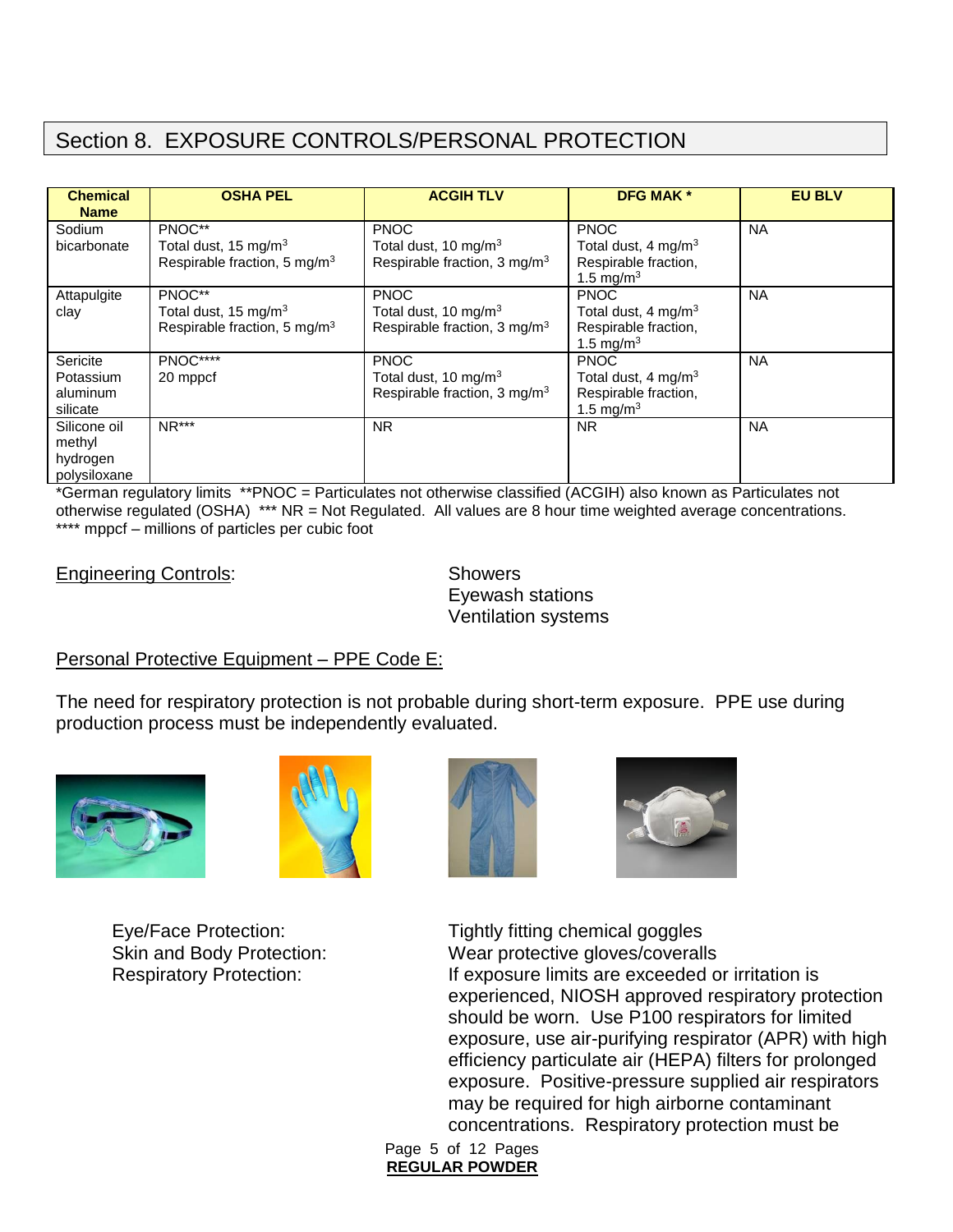provided in accordance with current safety and health requirements. The need for respiratory protection is not likely for short-term use in well ventilated areas. Hygiene Measures: Good personal hygiene practice is essential, such as avoiding food, tobacco products, or other hand-tomouth contact when handling. Wash thoroughly after handling.

## Section 9. PHYSICAL AND CHEMICAL PROPERTIES

Molecular Weight: NaHCO3: 84.01 Odor: Contract Contract Contract Contract Contract Contract Contract Contract Contract Contract Contract Contract Contract Contract Contract Contract Contract Contract Contract Contract Contract Contract Contract Contract Odor Threshold: No information available Decomposition Temperature **<sup>O</sup>**C: NaHCO3: 50 Initial Boiling Point **<sup>O</sup>**C: 851 Physical State: Crystalline Powder pH:  $\blacksquare$ Flash Point <sup>O</sup>C: None Autoignition Temperature **<sup>O</sup>**C: None Boiling Point/Range <sup>o</sup>C: Not Applicable. Will decompose Melting Point/Range <sup>o</sup>C: Not Applicable Flammability: Not Flammable Explosive Properties: None Oxidizing Properties: None Volatile Component (%vol) Not Applicable Evaporation Rate: Not Applicable Vapor Density: Not Applicable Vapor Pressure: Low; Est 3.73e-09 mmhg Partition Coefficient: No Information Available Viscosity: Not Applicable

Appearance: White powder, finely divided odorless solid Freezing Point <sup>o</sup>C: Approximately 50 (decomposes to sodium carbonate) Flammability Limits in Air <sup>o</sup>C: Upper – Not Flammable; Lower-Not Flammable Specific gravity: Specific gravity: NaHCO3: Approximately 1.2 as powder Solubility: Solubility: Solubility: **Product is coated – not immediately soluble in water.** 

NOTE: NaHCO3 – Sodium bicarbonate

## Section 10. STABILITY AND REACTIVITY

Stability: Stable under recommended storage and handling conditions.

> Page 6 of 12 Pages **REGULAR POWDER**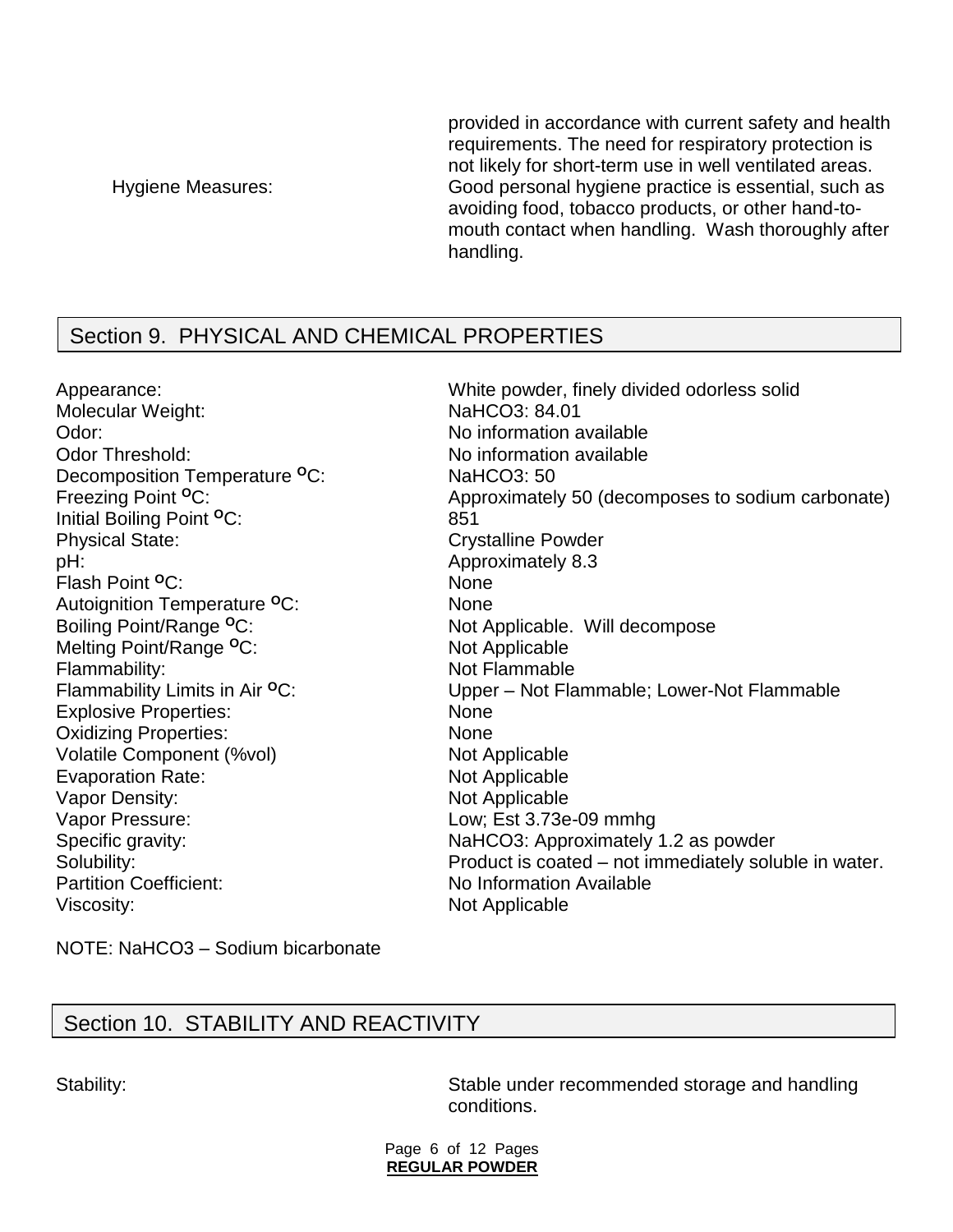| Reactivity:                                                            | Reacts exothermically with acids to generate carbon<br>monoxide and carbon dioxide gas. Dangerous<br>reaction with mono-ammonium phosphate and<br>sodium potassium alloys.                                                                                                                                                                                                                                                                                                                                                                                                                                                                                         |
|------------------------------------------------------------------------|--------------------------------------------------------------------------------------------------------------------------------------------------------------------------------------------------------------------------------------------------------------------------------------------------------------------------------------------------------------------------------------------------------------------------------------------------------------------------------------------------------------------------------------------------------------------------------------------------------------------------------------------------------------------|
| Incompatibles:                                                         | Avoid contact with oxidizing agents and strong acids.<br>Contact with mono-ammonium phosphate, especially<br>in the presence of water, may cause pressure to build<br>due to the generation of ammonia and carbon dioxide<br>gas; moisture will accelerate this reaction. Sodium<br>potassium alloy can result in a violent reaction with<br>certain extinguishing agents, such as Sodium<br>Bicarbonate. Mixtures of Sodium Bicarbonate with 2-<br>furaldehyde can spontaneously ignite when exposed<br>to air. Sodium Bicarbonate is incompatible with<br>dopamine hydrochloride, pentazocine lactate, aspirin<br>and bismuth salicylate, and many alkali salts. |
| Conditions to Avoid:<br><b>Hazardous Decomposition Products:</b>       | Storage or handling near incompatibles.<br>Carbon, nitrogen, and potassium oxides. Heat of fire<br>may release carbon monoxide.                                                                                                                                                                                                                                                                                                                                                                                                                                                                                                                                    |
| Possibility of Hazardous Reactions:<br><b>Hazardous Polymerization</b> | <b>None</b><br>Does not occur                                                                                                                                                                                                                                                                                                                                                                                                                                                                                                                                                                                                                                      |

# Section 11. TOXICOLOGICAL INFORMATION

Symptoms: Immediate: Inhalation: Inhalation: Inhalation, coughing. Eyes: Irritation. Skin: Irritation. Acute Toxicity: **Relatively non-toxic.** Chronic Toxicity: Short-term Exposure: None known.

Likely Routes of Exposure: Inhalation, skin and eye contact.

Delayed: Symptoms appear to be relatively immediate

Long-term Exposure: As with all dusts, pneumoconiosis, or "dusty lung" disease, may result from chronic exposure.

#### **Acute Toxicity Values - Health**

| <b>Chemical Name</b>                         |                  | <b>LD50</b>          | <b>LC50 (Inhalation)</b> |
|----------------------------------------------|------------------|----------------------|--------------------------|
|                                              | Oral             | <b>Dermal</b>        |                          |
| Sodium bicarbonate                           | 4220 mg/kg (rat) | >2000 mg/kg (rabbit) | 900 mg/m3 (rat)          |
| Attapulgite clay                             | None             | None                 | None                     |
| Sericite                                     | None             | None                 | None                     |
| Potassium aluminum silicate                  |                  |                      |                          |
| Silicone oil<br>methyl hydrogen polysiloxane | None             | None                 | None                     |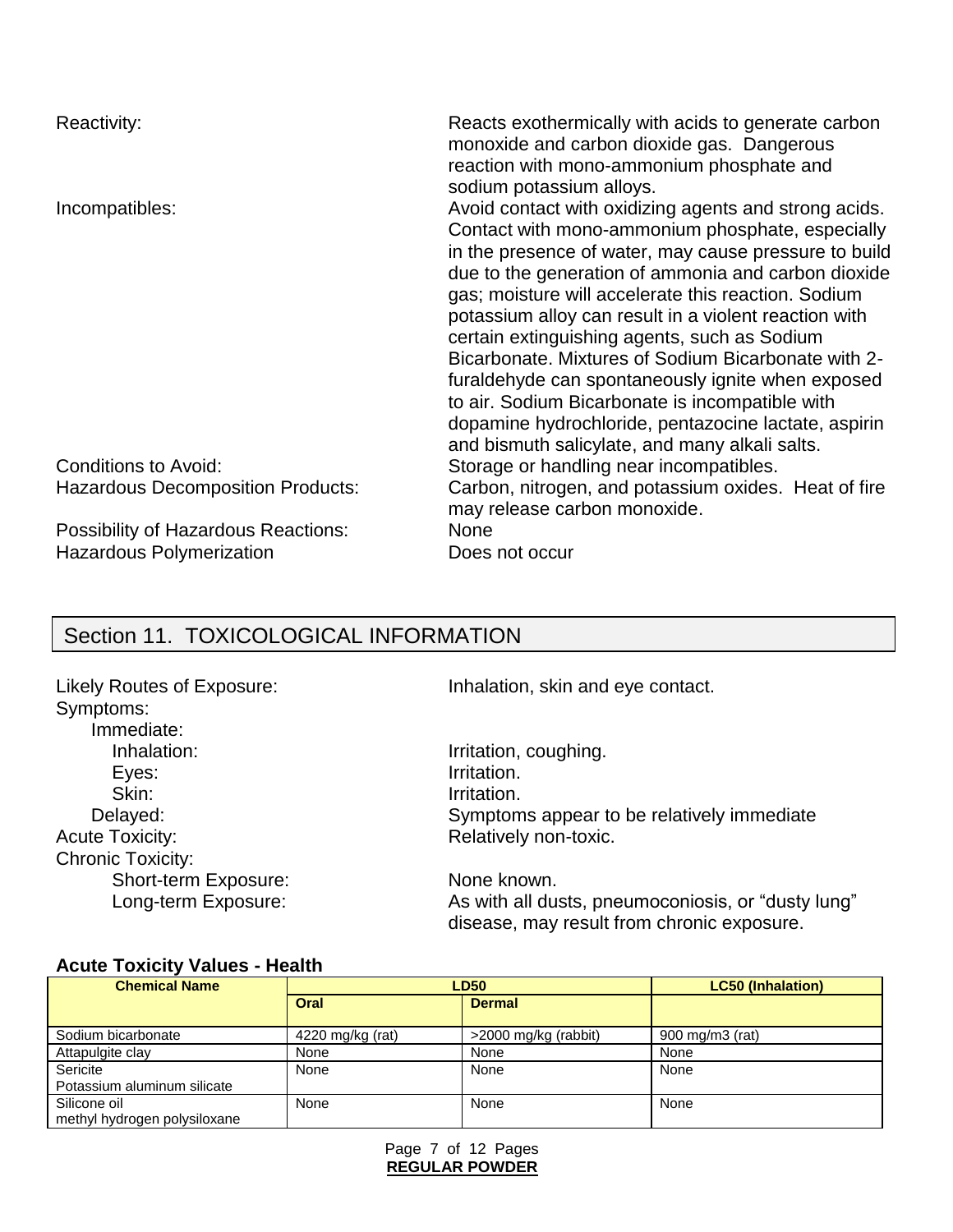Target Organs and Effects (TOST):

Reproductive Toxicity: This product's ingredients are not known to have reproductive or teratogenic effects.<br>Respiratory system (mild irritant). This product is a mild irritant to epithelial tissue, (eyes, mucous membranes, skin) and may aggravate dermatitis. No information was found indicating the product causes sensitization.

#### **Other Toxicity Categories**

| <b>Chemical Name</b>        | <b>Germ Cell</b>    | Carcino- | Repro-  | <b>TOST</b> | <b>TOST</b>         | Aspiration |
|-----------------------------|---------------------|----------|---------|-------------|---------------------|------------|
|                             | <b>Mutagenicity</b> | genicity | ductive | Single Exp  | <b>Repeated Exp</b> |            |
| Sodium bicarbonate          | None                | None     | None    |             | None                | None       |
| Attapulgite clay            | None                | None     | None    | None        | Kidnev              | None       |
| Sericite                    | None                | None     | None    | None        | None                | None       |
| Potassium aluminum silicate |                     |          |         |             |                     |            |
| Silicone oil                | None                | None     | None    | None        | None                | None       |
| methyl hydrogen             |                     |          |         |             |                     |            |
| polysiloxane                |                     |          |         |             |                     |            |

## Section 12. ECOLOGICAL INFORMATION

| Ecotoxicity:                          | Low.                                               |
|---------------------------------------|----------------------------------------------------|
| Persistence/Degradability:            | Soluble in water; NaHCO3: 96 g/l at 20 °C.         |
| Probability of rapid biodegradation:  | NaHCO3 Est: 0.718 (Rapid)                          |
| Anaerobic biodegradation probability: | NaHCO3 Est: 0.836 (Rapid)                          |
| <b>Bioaccummulation potential:</b>    | Low.                                               |
| <b>Bioconcentration factor:</b>       | NaHCO3 Est: 3.16 L/kg                              |
| Mobility in soil:                     | Slow evaporation rate; water soluble, may leach to |
|                                       | groundwater                                        |
| Log Koc:                              | NaHCO3 Est: -2.06                                  |

NOTE: NaHCO3 – Sodium bicarbonate

Other Adverse Ecological Effects: No other known effects at this time

#### **Aquatic Toxicity Values - Environment**

| <b>Chemical Name</b>         | Acute (LC50)              | <b>Chronic (LC50)</b>  |
|------------------------------|---------------------------|------------------------|
| Sodium bicarbonate           | 7700 mg/l (rainbow trout) | 4100 mg/l (water flea) |
| Attapulgite clay             | N/A                       | N/A                    |
| Sericite                     | N/A                       | N/A                    |
| Potassium aluminum silicate  |                           |                        |
| Silicone oil                 | N/A                       | N/A                    |
| methyl hydrogen polysiloxane |                           |                        |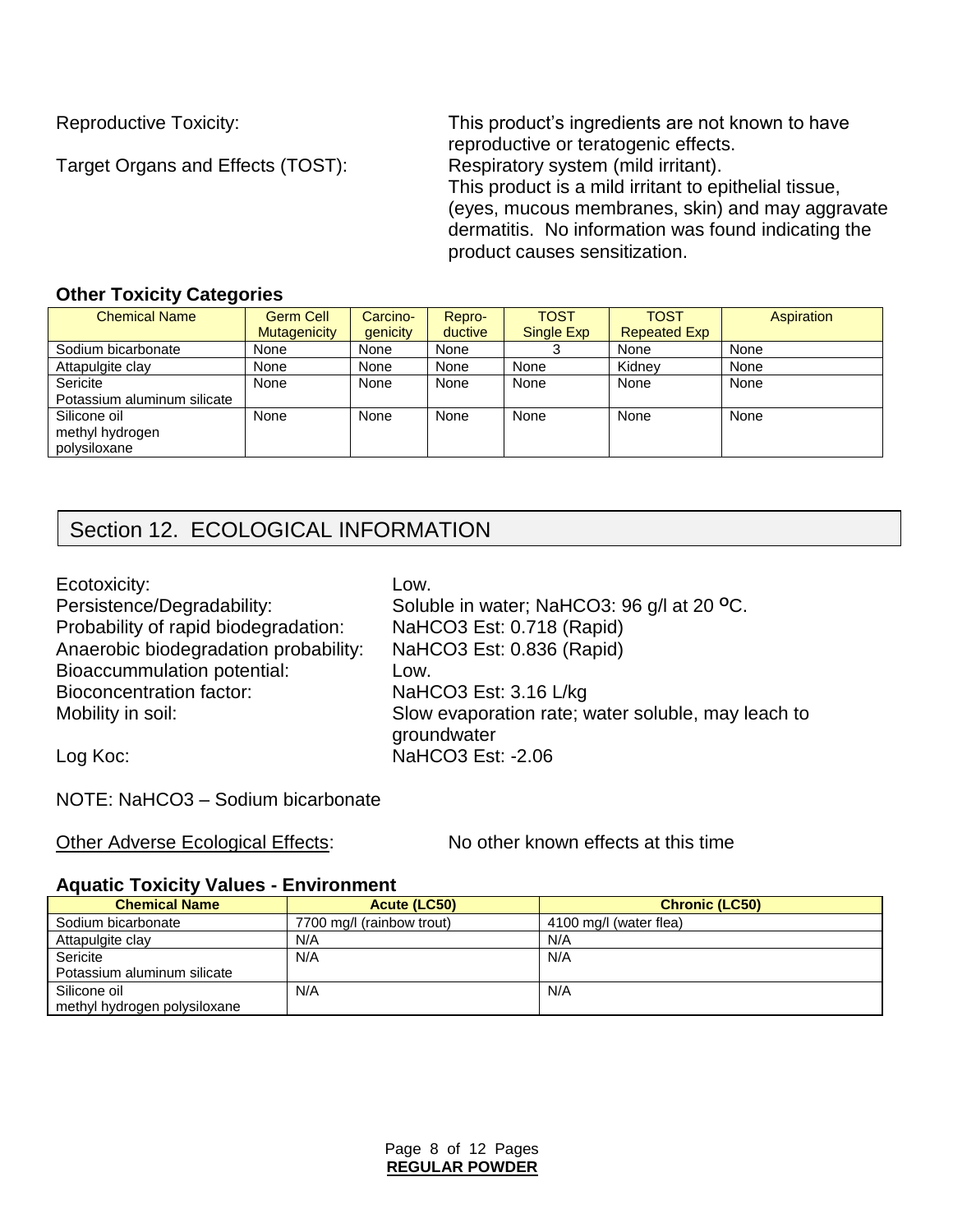#### **Aquatic Toxicity Values – Calculated Estimates**

| <b>Chemical Name</b>                         | Acute (LC50)                                      | <b>EC50</b>               |
|----------------------------------------------|---------------------------------------------------|---------------------------|
| Sodium bicarbonate                           | 8259 mg/L Fish 96 hr;<br>3737 mg/l Daphnid 48 hr; | 1088 mg/L Gr. Algae 96 hr |
| Attapulgite clay                             | N/A                                               | N/A                       |
| Sericite                                     | N/A                                               | N/A                       |
| Potassium aluminum silicate                  |                                                   |                           |
| Silicone oil<br>methyl hydrogen polysiloxane | N/A                                               | N/A                       |

## Section 13. DISPOSAL CONSIDERATIONS

Safe Handling The Use appropriate PPE when handling, and wash thoroughly after handling (see Section 8). Waste Disposal Considerations Dispose in accordance with federal, state, and local regulations. Contaminated Packaging **Dispose** in accordance with federal, state, and local regulations.

#### NOTES:

This product is not a RCRA characteristically hazardous or listed hazardous waste. Dispose of according to state or local laws, which may be more restrictive than federal laws or regulations. Used product may be altered or contaminated, creating different disposal considerations.

## Section 14. TRANSPORT INFORMATION

| <b>UN Number:</b>                                                      | <b>NA</b>     |
|------------------------------------------------------------------------|---------------|
| <b>UN Proper Shipping Name:</b>                                        | NA            |
| <b>Transport Hazard Class:</b>                                         | <b>NA</b>     |
| Packing Group:                                                         | <b>NA</b>     |
| <b>Marine Pollutant?:</b>                                              | NO            |
| <b>IATA</b>                                                            | Not regulated |
| <b>DOT</b>                                                             | Not regulated |
| NOTES:                                                                 |               |
| This product is not defined as a hazardous material under LLS. Departs |               |

roduct is not defined as a hazardous material under U.S. Department of Transportation (DOT) 49 CFR 172, or by Transport Canada "Transportation of Dangerous Goods" regulations.

#### Special Precautions for Shipping:

The transportation information above covers the Regular Dry Chemical extinguisher as shipped in bulk containers and not when contained in fire extinguishers or fire extinguisher systems. If shipped in a stored pressure-type fire extinguisher, and pressurized with a non-flammable, non-toxic inert expellant gas, the fire extinguisher is considered a hazardous material by the US Department of Transportation and Transport Canada. The proper shipping name shall be FIRE EXTINGUISHER and

> Page 9 of 12 Pages **REGULAR POWDER**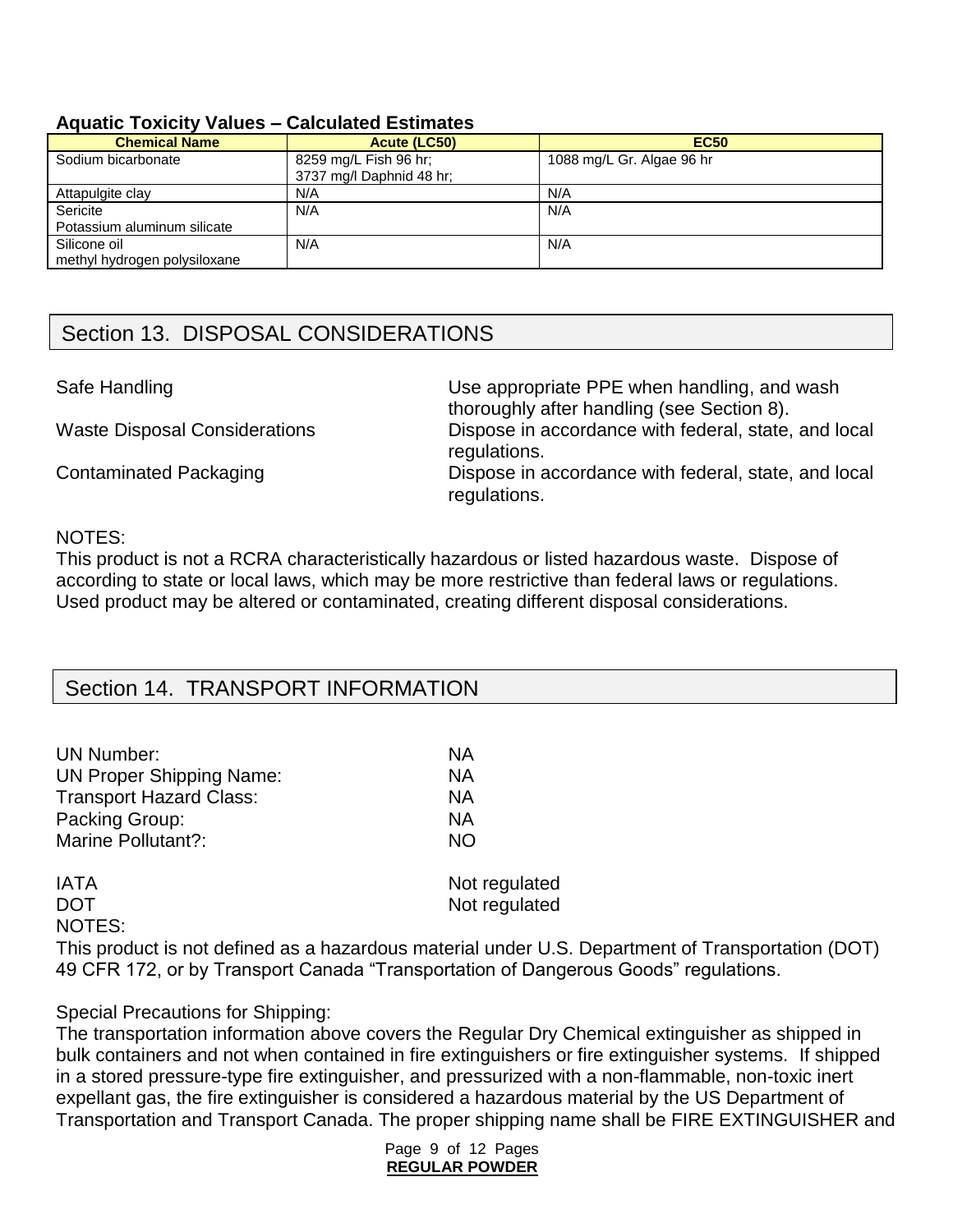the UN designation is UN 1044. The DOT hazard class/division is LIMITED QUANTITY when pressurized to less than 241 psig and when shipped via highway or rail. UN Class 2.2. Non-Flammable Gas, when shipping via air. Packing Group – N/A

## Section 15. REGULATORY INFORMATION

#### **International Inventory Status:** All ingredients are on the following inventories

| <b>Country(ies)</b>      | <b>Agency</b> | <b>Status</b> |
|--------------------------|---------------|---------------|
| United States of America | <b>TSCA</b>   | Yes           |
| Canada                   | DSL           | Yes           |
| Europe                   | EINECS/ELINCS | Yes           |
| Australia                | <b>AICS</b>   | Yes           |
| Japan                    | MITI          | Yes           |
| South Korea              | <b>KECL</b>   | Yes           |

#### **REACH Title VII Restrictions:** No information available

| <b>Chemical Name</b>                            | <b>Dangerous</b><br><b>Substances</b> | <b>Organic</b><br><b>Solvents</b> | <b>Harmful</b><br><b>Substances</b><br><b>Whose Names</b><br>Are to be<br>Indicated on<br>Label | <b>Pollution</b><br><b>Release and</b><br><b>Transfer</b><br><b>Registry (Class</b><br>$\parallel$ | <b>Pollution</b><br><b>Release and</b><br><b>Transfer</b><br><b>Registry (Class</b><br>I) | <b>Poison and</b><br><b>Deleterious</b><br><b>Substances</b><br><b>Control Law</b> |
|-------------------------------------------------|---------------------------------------|-----------------------------------|-------------------------------------------------------------------------------------------------|----------------------------------------------------------------------------------------------------|-------------------------------------------------------------------------------------------|------------------------------------------------------------------------------------|
| Sodium<br>bicarbonate                           | Not Applicable                        | Not Applicable                    | Not Applicable                                                                                  | Not Applicable                                                                                     | Not Applicable                                                                            | Not Applicable                                                                     |
| Attapulgite clay                                | Not Applicable                        | Not Applicable                    | Not Applicable                                                                                  | Not Applicable                                                                                     | Not Applicable                                                                            | Not Applicable                                                                     |
| Sericite<br>Potassium<br>aluminum silicate      | Not Applicable                        | Not Applicable                    | Not Applicable                                                                                  | Not Applicable                                                                                     | Not Applicable                                                                            | Not Applicable                                                                     |
| Silicone oil<br>methyl hydrogen<br>polysiloxane | Not Applicable                        | Not Applicable                    | Not Applicable                                                                                  | Not Applicable                                                                                     | Not Applicable                                                                            | Not Applicable                                                                     |

| <b>Component</b>                                | <b>ISHA - Harmful</b><br><b>Substances</b><br><b>Prohibited for</b><br><b>Manufacturing,</b><br>Importing.<br><b>Transferring, or</b><br><b>Supplying</b> | <b>ISHA - Harmful</b><br><b>Substances</b><br><b>Requiring</b><br><b>Permission</b> | <b>Toxic Chemical</b><br><b>Classification</b><br>Listing (TCCL) -<br><b>Toxic Chemicals</b> | <b>Toxic Release</b><br><b>Inventory (TRI) -</b><br><b>Group I</b> | <b>Toxic Release</b><br><b>Inventory (TRI) -</b><br><b>Group II</b> |
|-------------------------------------------------|-----------------------------------------------------------------------------------------------------------------------------------------------------------|-------------------------------------------------------------------------------------|----------------------------------------------------------------------------------------------|--------------------------------------------------------------------|---------------------------------------------------------------------|
| Sodium bicarbonate                              | Not Applicable                                                                                                                                            | Not Applicable                                                                      | Not Applicable                                                                               | Not Applicable                                                     | Not Applicable                                                      |
| Attapulgite clay                                | Not Applicable                                                                                                                                            | Not Applicable                                                                      | Not Applicable                                                                               | Not Applicable                                                     | Not Applicable                                                      |
| Sericite<br>Potassium<br>aluminum silicate      | Not Applicable                                                                                                                                            | Not Applicable                                                                      | Not Applicable                                                                               | Not Applicable                                                     | Not Applicable                                                      |
| Silicone oil<br>methyl hydrogen<br>polysiloxane | Not Applicable                                                                                                                                            | Not Applicable                                                                      | Not Applicable                                                                               | Not Applicable                                                     | Not Applicable                                                      |

Page 10 of 12 Pages **REGULAR POWDER**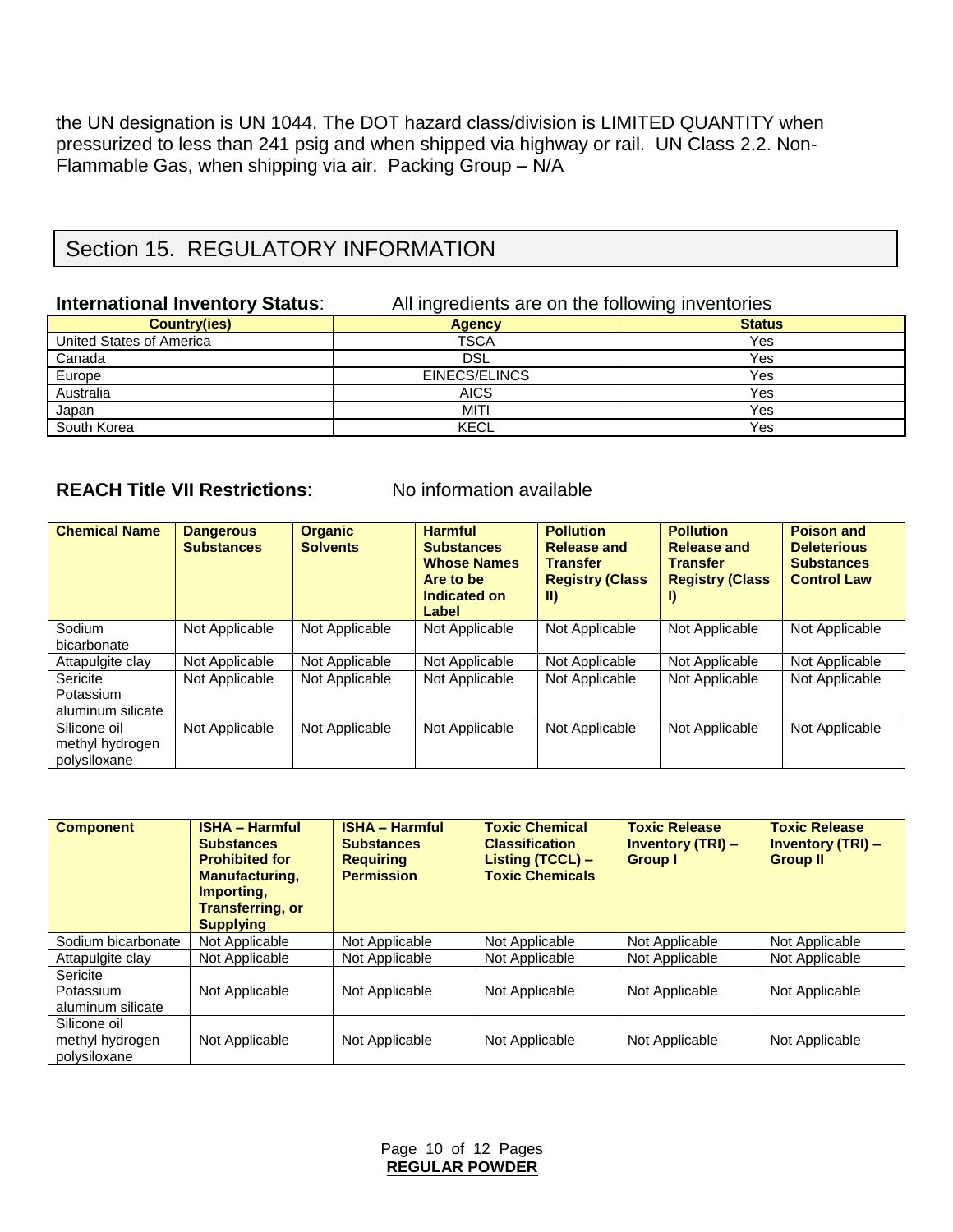#### **European Risk and Safety phrases**:

| <b>EU Classification:</b> | XN    | Irritant                                                                                         |
|---------------------------|-------|--------------------------------------------------------------------------------------------------|
| R Phrases:                | 20    | Harmful by inhalation.                                                                           |
|                           | 36/37 | Irritating to eyes, respiratory system.                                                          |
| S Phrases:                | 22    | Do not breath dust.                                                                              |
|                           | 24/25 | Avoid contact with skin and eyes                                                                 |
|                           | 26    | In case of contact with eyes, rinse immediately with<br>plenty of water and seek medical advice. |
|                           | 36    | Wear suitable protective clothing.                                                               |

#### **U.S. Federal Regulatory Information**:

#### **SARA 313**:

Section 313 of Title III of the Superfund Amendments and Reauthorization Act of 1986 (SARA) - This product does not contain and chemicals which are subject to the reporting requirements of the Act and Title 40 of the Code of Federal Regulations, Part 372.

None of the chemicals in this product are under SARA reporting requirements or have SARA threshold planning quantities (TPQs) or CERCLA reportable quantities (RQs), or are regulated under TSCA 8(d).

#### **SARA 311/312 Hazard Categories**:

| <b>Acute Health Hazard</b>          | Nο  |
|-------------------------------------|-----|
| <b>Chronic Health Hazard</b>        | N٥  |
| Fire Hazard                         | N٥  |
| Sudden Release of Pressure Hazard-* | Yes |
| <b>Reactive Hazard</b>              | N٥  |

\* - Only applicable if material is in a pressurized extinguisher.

#### Clean Water/Clean Air Acts:

This product does not contain any substances regulated as pollutants pursuant to the Clean Water Act (40 CFR 122.21 and 40 CFR 122.42) or Clean Air Act, Section 112 Hazardous Air Pollutants (HAPs) (see 40 CFR 61) and Section 112 of the Clean Air Act Amendments of 1990.

#### **U.S. State Regulatory Information**:

Chemicals in this product are covered under specific State regulations, as denoted below:

**Alaska** - Designated Toxic and Hazardous Substances: None **California** – Permissible Exposure Limits for Chemical Contaminants: None **Florida** – Substance List: Mica Dust **Illinois** – Toxic Substance List: None **Kansas** – Section 302/303 List: None **Massachusetts** – Substance List: Mica Dust

> Page 11 of 12 Pages **REGULAR POWDER**